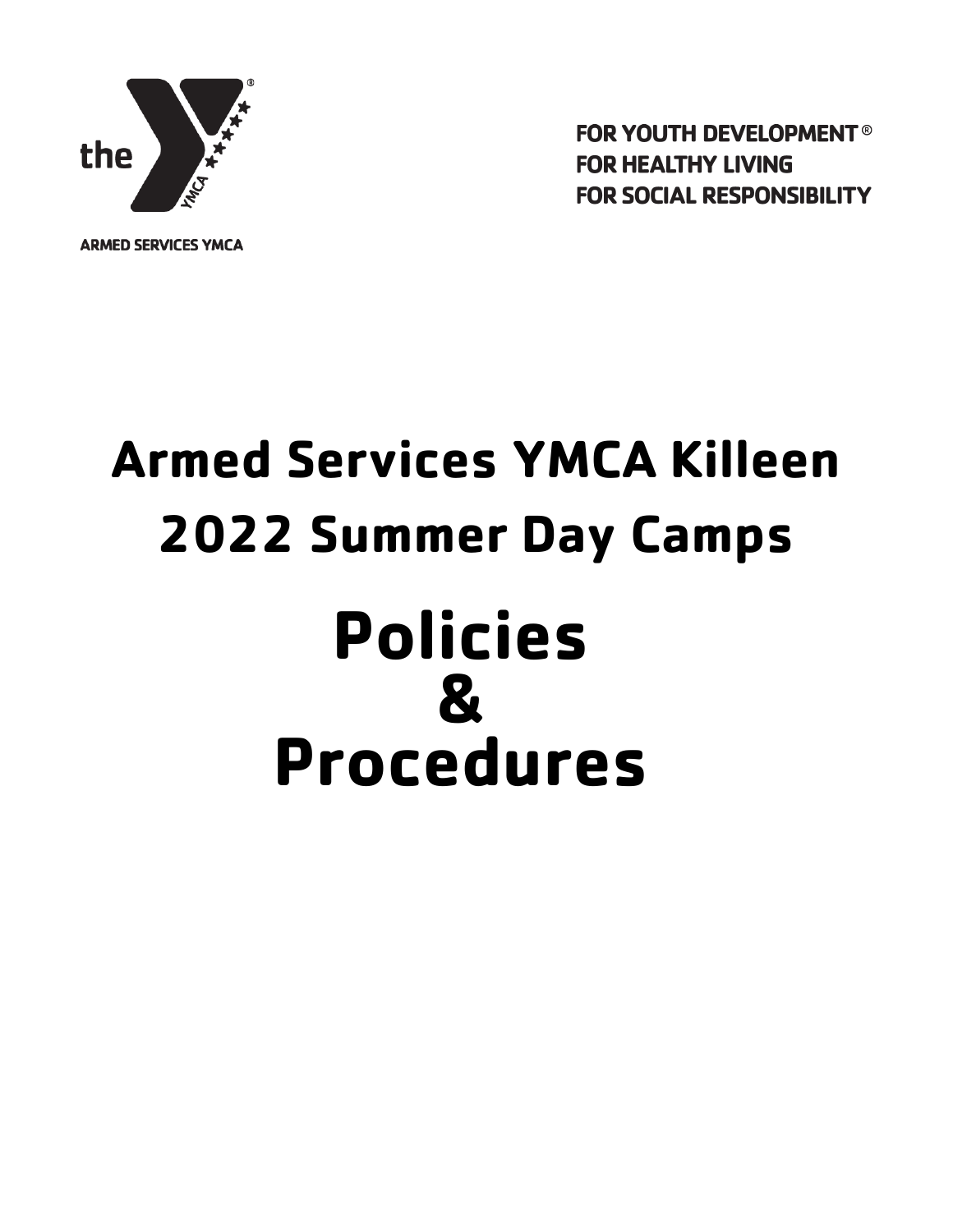# **PHILOSOPHY AND PURPOSE**

#### Armed Services YMCA Killeen Cause

We're for youth development, healthy living, and social responsibility.

#### Armed Services YMCA Killeen Mission

Strengthen Our Military Family by offering programs, services, and events that are designed to help the family come together, stay together, and have the ability to adjust, bounce back, and thrive wherever the services sends them.

Armed Services YMCA summer programs will stimulate a child's physical, social, intellectual, and emotional development. We use small group experiences that are developmentally appropriate. In Armed Services YMCA summer programs, your child will:

- Develop physically, emotionally, and socially through a variety of safe, developmentally appropriate, and challenging experiences.
- Expand awareness and appreciation for the natural world.
- Learn and display the four core values of the YMCA: Respect, Responsibility Honesty and Caring
- Increase appreciation for their own family, friends and surrounding community.

# **NONDISCRIMINATION STATEMENT**

All people are welcome at the Armed Services YMCA regardless of race, sex, national origin, religion, or abilities. Children and parents who have limited English language ability can be assisted with the translation of written information or with an interpreter. Contact the Camp Director to make necessary arrangements. In our efforts to promote awareness and understanding of the world around us, lessons about customs and celebrations of other cultures are a part of our curriculum. Armed Services YMCA Camps will reflect and respect the diversity in our community. Religious education is not part of our program. We are committed to providing developmentally and culturally appropriate programming that respect, reflect, and support children and families; cultivate an understanding among children and staff and incorporate to an anti-bias approach to curriculum.

# **DROP-OFF / PICK-UP INFORMATION**

- A sign-in/out area will be available when you arrive at the site. (for full Day camp from 7:00 A.M.-6:00 P.M.)
- You must sign your full name on the attendance roster when bringing children to camp and when picking them up.
- Your child will only be released to the parent/guardian or other authorized adult listed on the Youth Program Registration Form.
- Identification will be checked daily. While we know it can be inconvenient to show your ID every day, we appreciate you supporting our staff to keep your children safe.
- For the safety of your child, we will not automatically release your child to anyone who appears under the influence of drugs and/or alcohol but will assist in making other arrangements for transportation home.
- If your child has not arrived by the start of the camp day, we will assume he/she will not be attending camp, and we'll begin our day without him/her. (For safety no drop off after 10:30am)
- Pick up your child on time each day. If an emergency arises and you are unable to reach the site before closing, call the staff to inform them of your progress.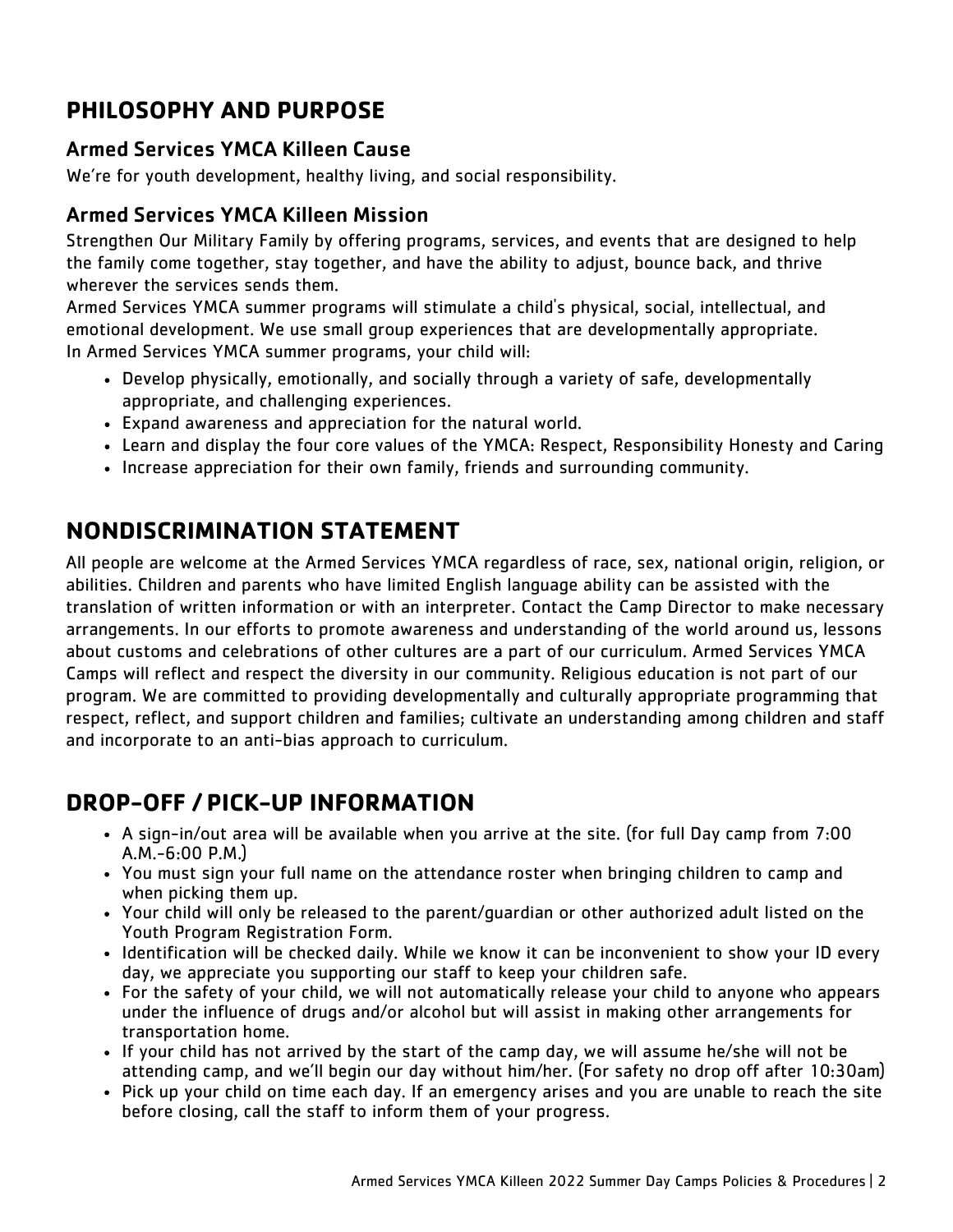# **WHAT TO BRING FOR SUMMER DAY CAMP**

Dress your camper for the weather! Please send a jacket if it's chilly and a poncho if it's raining! We won't let a few raindrops or a little dirt stop our summer fun! Wear closed toed shoes for running, playing, and getting dirty! Please label all of your child's belongings.

#### **Following are some items to fill your child's backpack:**

- Water bottle
- Sack lunch
- Sunscreen, applied prior to arrival or child can self apply
- Change of clothes (including undergarments)

# **WHAT NOT TO BRING FOR SUMMER DAY CAMP**

We ask that you keep these things at home:

- I-pods/mp3 players
- Cell Phones/Tablets/Video Games
- Gum and candy
- Trading Cards/Toys
- Weapons of any Kind
- Drugs, Alcohol, & Tobacco Products
- Any Electronics
- Any Valuables, including personal sports equipment

Many of these items can be lost, broken, or stolen while at camp. If these items accidentally show up at camp, staff will hold them for the camper and return them at the end of the day. \*ASYMCA staff will not be responsible for lost, broken, or stolen items\*

# **LUNCH**

If you provide a sack lunch for Summer Day Camp and Specialty camps, please label your child's lunch with his/her name. Children attending Summer Day Camp will be offered a morning/afternoon snack daily. These snacks are not sufficient to replace breakfast or lunch. Please do not send candy, gum or soda with your child to camp.

#### KISD school sites:

Lunch will be provided through June 30th. Check back in with us for July through August.

#### Copperas Cove school sites:

Lunch will be provided from June through July.

## Belton school sites:

No lunch will be provided.

**It is not possible for us to provide refrigeration or a microwave for lunches. Please do not send foods that require reheating or that may spoil, such as mayonnaise.**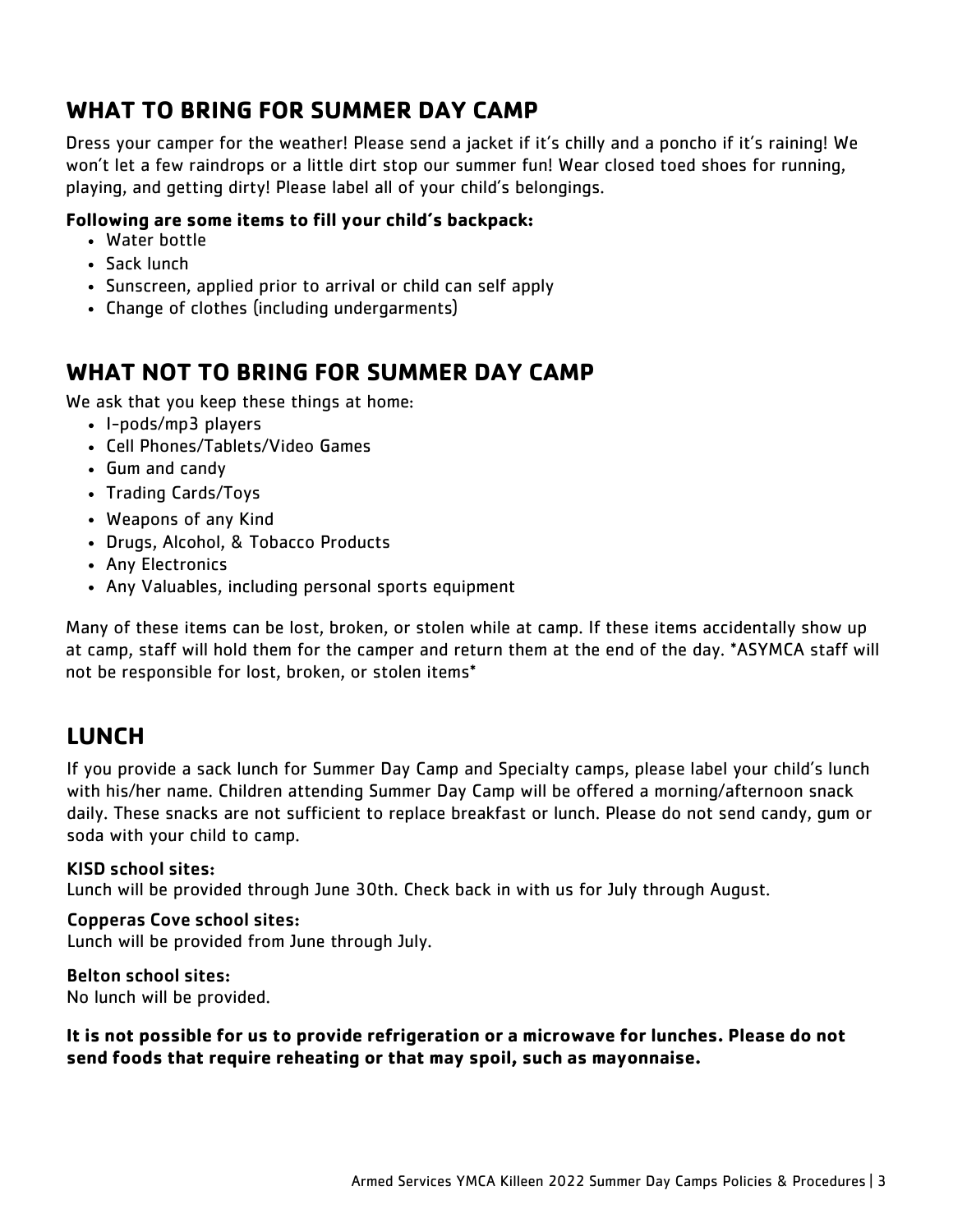# **STAFF TRAINING**

All of our staff have had previous experience working with children and have attended and continue to attend regularly scheduled training events on behavior management, communication skills, and creative activities to do with kids. Staff maintains current certification in CPR, First Aid, Child Abuse Prevention, and other certifications required. In addition, staff and volunteers are thoroughly screened prior to employment, including a Texas State licensed background check with fingerprints, and evaluated on a regular basis to ensure continued high performance.

To make sure your child remains safe outside of the Armed Services YMCA's supervision and to protect our staff members and volunteers, we request that you do not ask an Armed Services YMCA employee or volunteer to babysit, host sleepovers, or spend one-on-one time with your child outside of Armed Services YMCA programs.

## **LOST AND FOUND**

Please label all clothing and items brought to Camp with your child's First Initial and Last name. All items brought to camp are the campers responsibility. A lost and found center may be located at some of the camp sites, please check with the site that your child is registered at.

## **CUSTODY ISSUES**

We realize that custody decisions and parenting plans are very important to both parents. However, we are not a party to any custody orders and not in a position to enforce parenting plans. If both parents are listed on the Program Registration Form (or if one parent is listed on the form but that parent has confirmed the identity of the other parent) both parents may pick up regardless of the custody agreement. Any disagreements must be addressed by the parents away from the site. Please make sure you have established clear expectations between the parties. We do honor Restraining orders, Anti-Harassment orders, or other court orders created for the protection of the child. Please provide a copy to the Associate Executive Director of Childcare.

## **PARENT/STAFF COMMUNICATION**

A great summer program requires a partnership between summer staff and parents. As a partner in your child's success in our program, we invite you to become familiar with the staff, stop in to check on your child's care whenever you'd like, and encourage you to help maintain open communications to ensure this will be the Best Summer Ever for your child(ren).

If applicable, a schedule of activities will be provided to keep you informed of program plans and special events.

Any problems your child may be having at home or school may affect his/her behavior at camp. Please keep the Camp Site Director informed so that we can be sensitive to your child's needs. Any information of a confidential nature will be shared only with those who need to know. If you need to pick-up your child early please make advance arrangements with the Camp Director.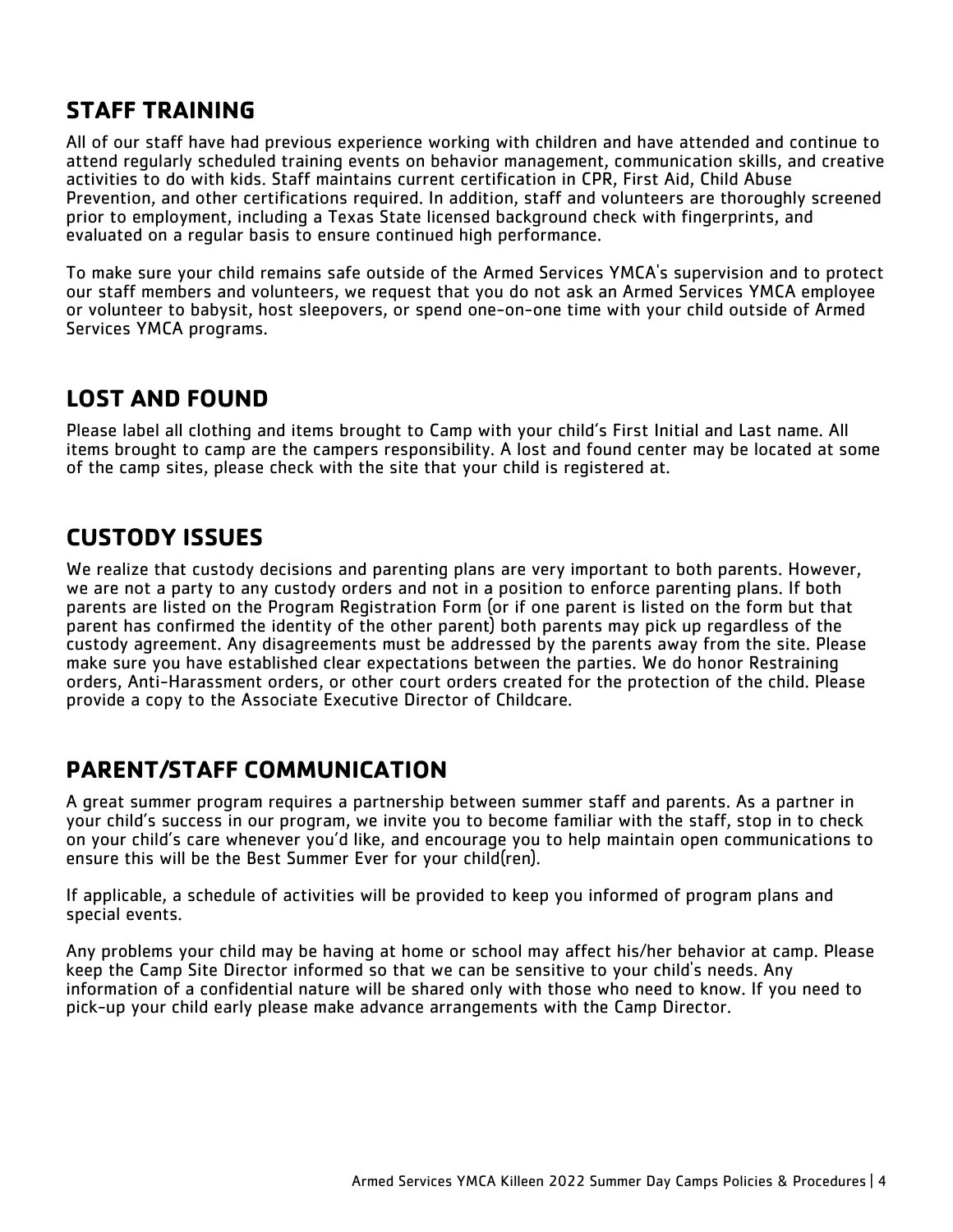# **ASYMCA CORE VALUES**

The Armed Services YMCA is committed to a value-based character development curriculum. The teaching of the following core values is incorporated into all youth activities:

#### **Respect:**

Special regard for others, including assertiveness, consideration, courtesy, gentleness, unity, tolerance, humility.

#### **Responsibility:**

Moral, legal, and mental accountability, including courage, determination, helpfulness, justice, reliability, loyalty, self-discipline, obedience, cleanliness.

#### **Honesty:**

Fairness of conduct and adherence to facts. Other virtues that relate to this concept include sincerity, truthfulness, honor, tact, forgiveness, moderation, orderliness.

#### **Caring:**

Interest and concern, including compassion, friendliness, generosity, kindness, love, mercy.

#### **CHARACTER COUNTS**

Behaviors such as being disrespectful to other children or staff, dishonesty, destruction of property or failing to carry out responsibilities are also inappropriate at the Armed Services YMCA. Through our values based programs, we expect all our participants to uphold the Armed Services YMCA values of respect, responsibility, caring and honesty. We are aware that children sometimes copy the behaviors of other children. Therefore, in order for a child to understand the seriousness of their actions, any child engaging in behavior that is inappropriate at the Armed Services YMCA, will receive disciplinary action. This No Tolerance Policy will enable us to better serve all our families.

#### **PAYMENT, CREDIT, AND CANCELLATION POLICY**

#### **Payment Information**

Payment is due at the time of registration for each week of camp. Registration for multiple weeks must be paid in advance, there are no holding fees. Parents do not have to pre-register for any week, however if not, they will need to come in each week to register for the next week. All payments must be made in person at the Harker Heights Wellness Center. Payments must be received to the Armed Services YMCA by close of business the Thursday prior to your child starting camp each week for early registration. If payments are not received by the due date, the standard registration amount for the Camp will be charged. There is a one-time \$40 registration fee to participate in any of the summer camps. \*A \$35 fee will be assessed for any funds returned, regardless of the reason. For your convenience, a Payment Schedule is located below.

#### **There are no refunds for Summer Day Camp or Specialty Camp.**

A request for transfer may be submitted via email only to awiggins@asymca.org. A \$25 transfer fee per child, per transfer, will be assessed if approved. The transfer request must be submitted, via email, at least 2 weeks prior to desired new start date in order to be considered.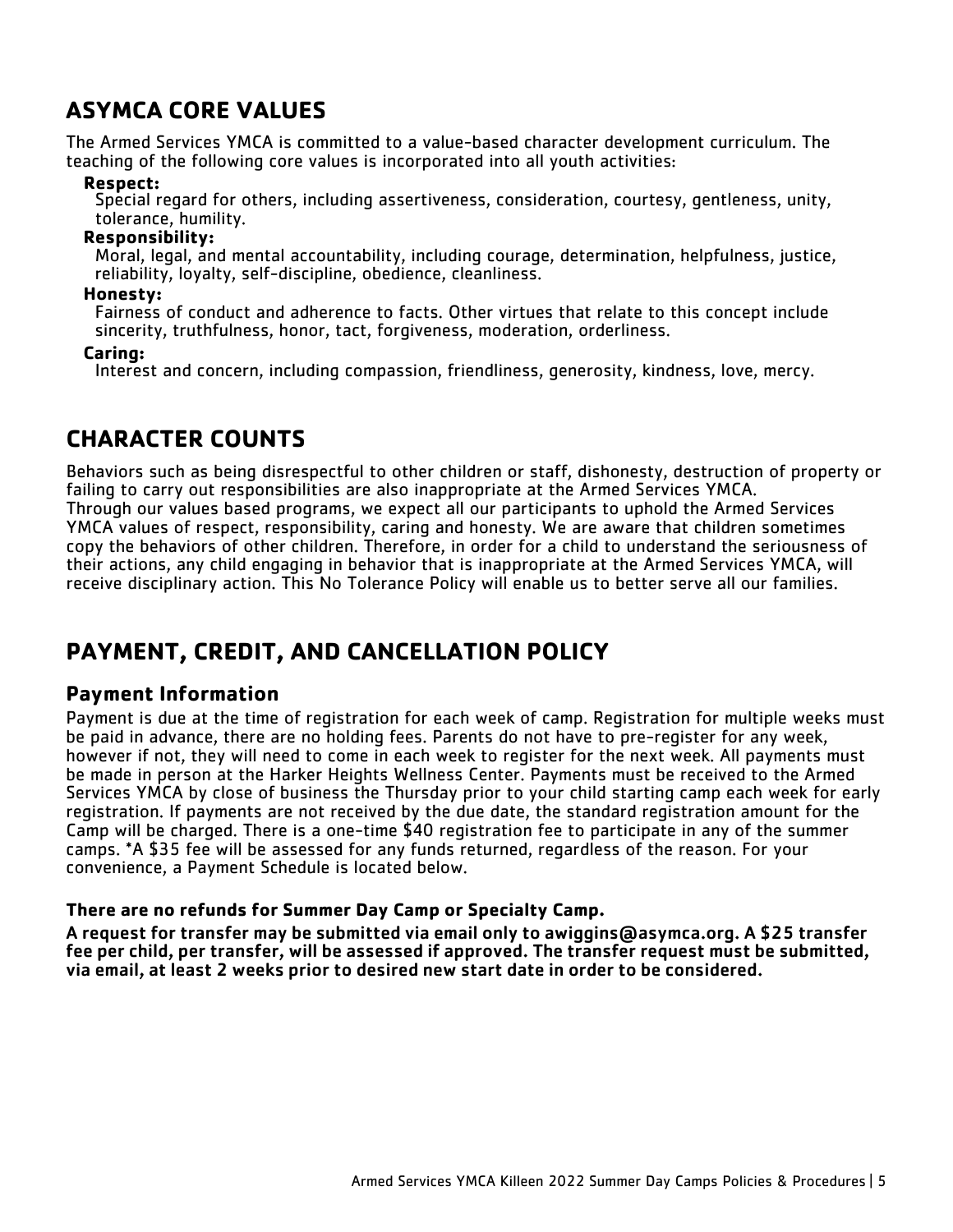# **FINANCIAL ASSISTANCE**

Financial assistance is available through the Armed Services YMCA for every program we offer. These funds are made possible through our Annual Campaign.



To view and download a Financial Assistance application, please visit our website at www.asymca.org/killeen-home or scan the QR code with your smartphone.

## **SICK CHILD PROCEDURES**

The Armed Services YMCA cannot accept children for Camp when they are ill. Staff will observe each child upon daily arrival. If your child is experiencing any of the symptoms listed below, we will ask that other arrangements be made for his/her care. Child must be symptom free for 24 hours.

- Vomiting on 2 or more occasions within the past 24 hours
- Too tired or sick to participate in daily activities
- Fever of 100°F or higher
- Draining Rashes
- Eye Discharge or Pink Eye
- Diarrhea
- Lice or Nits\*

\*Children must be nit and lice free prior to returning to camp. Lice are highly contagious and can take a while to eliminate from camp once introduced. Reintroducing children with nits prolongs contamination and prevents kids from returning to camp.

If your child develops these symptoms after drop-off, parents will be contacted and asked to come pickup their child. We will separate your child from other children until you can pick them up. Ill staff members will also be sent home. We will report communicable diseases to the local health department. We will also notify other parents in camp, so that they can take appropriate action to protect their children.

#### COVID-19 Guidelines

- Temperature is checked at all locations at the point of entrance on any person.
- Temperature will be checked upon entry, noon and mid-afternoon snack on each child and staff.
- Refusal to have temperature checked at any location will result in denying entry.
- Hand santizer is required for each person entering all facilities/program areas.
- Ensure wiping down of all areas, phones, chairs, tables, counters, door handles, hand rails, etc. at least one time per hour.
- All individuals are required to wear a mask at all times, with the exception of mealtime.
- All staff are required to wear face mask and gloves at all times.

#### **MEDICATION MANAGEMENT**

The Armed Services YMCA Medication Policy whenever possible, parents/guardians are requested to administer medication at home. No medication will be dispensed by any Armed Services YMCA personnel.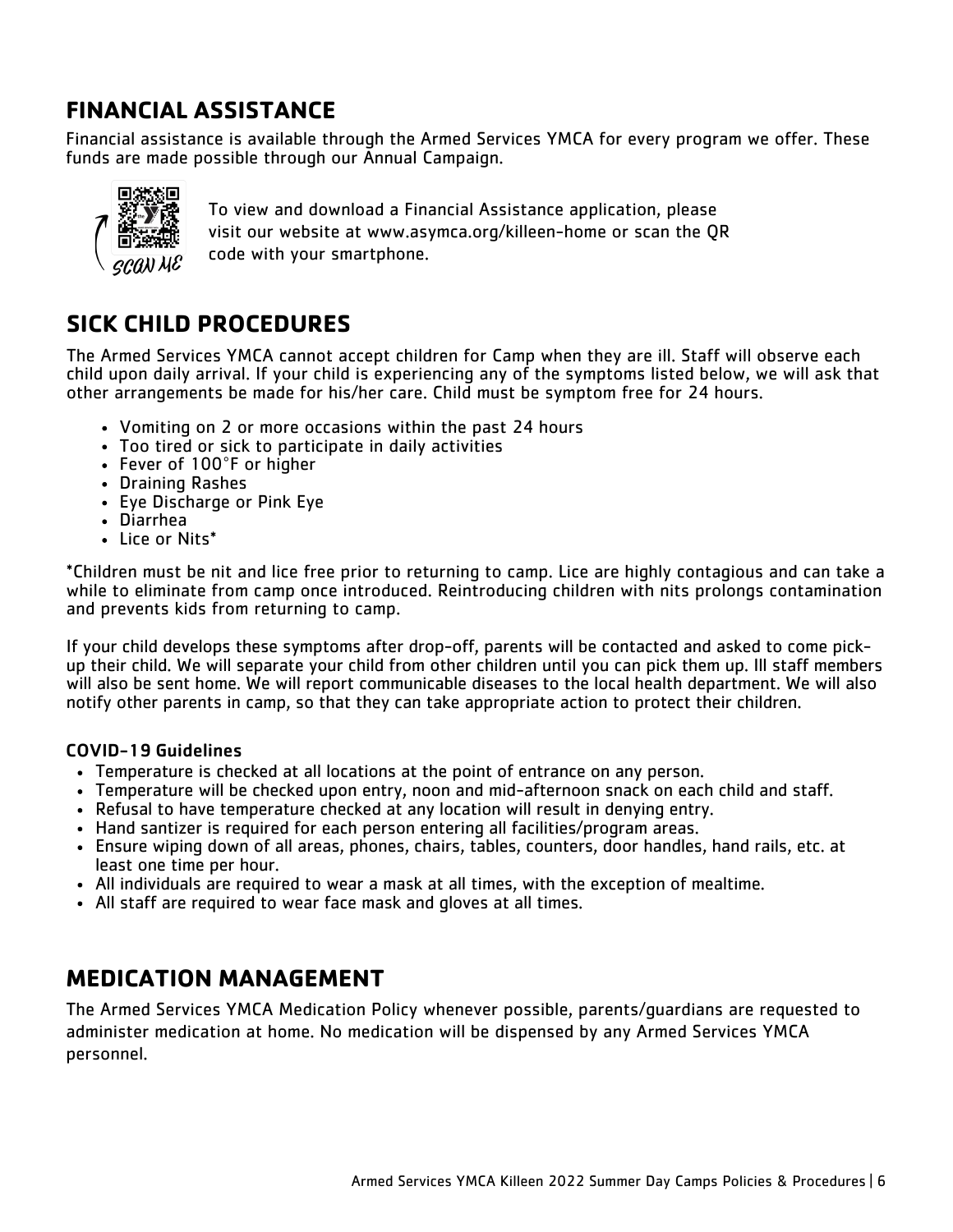# **MEDICAL EMERGENCIES**

The Program Registration Form includes a medical release, giving us permission to seek medical attention for your child in case of an emergency. Please update this form as necessary with any changes in home, work, or medical phone numbers. In the case of life threatening emergencies, a member of our staff will immediately call 911, administer First Aid & CPR, and notify you as quickly as possible. If you cannot be reached, your designated emergency contact will be notified. If transportation to the hospital is needed, a staff member will accompany your child on the ambulance and will stay with him/her until you arrive.

For minor emergencies and injuries, all of our staff are trained in First Aid & CPR, and we will administer as needed. A staff member will then contact you to come and care for your child if additional care is needed.

For minor injuries that do not require us to notify you immediately, a written report will be given to you that day when you pick up your child, explaining what happened and how the situation was treated. Internal accident reports are completed for our records and recorded in our medical log. Internal accident reports are not allowed to be released to parents.

We are required to notify the Department of Social & Health Services by phone and in writing of any serious injuries that require medical treatment, illness that requires hospitalization, occurrences of food poisoning, or communicable diseases.

## **SPECIAL NEEDS**

Armed Services YMCA staff members are encouraging, patient, and helpful in paving a pathway for children with mild to moderate disabilities to succeed at Armed Services YMCA Camps. We are not equipped nor staffed to work with children who need significant assistance with personal care, constant one-on-one support, or have great difficulty in managing their behavior in a group setting.

ADA Policy: If a child requires one on one care the Armed Services YMCA will be unable to accommodate.

If your child has a significant health issue or a special need, please contact the Associate Executive Director of Childcare, at tbriley@asymca.org, to discuss appropriate accommodations.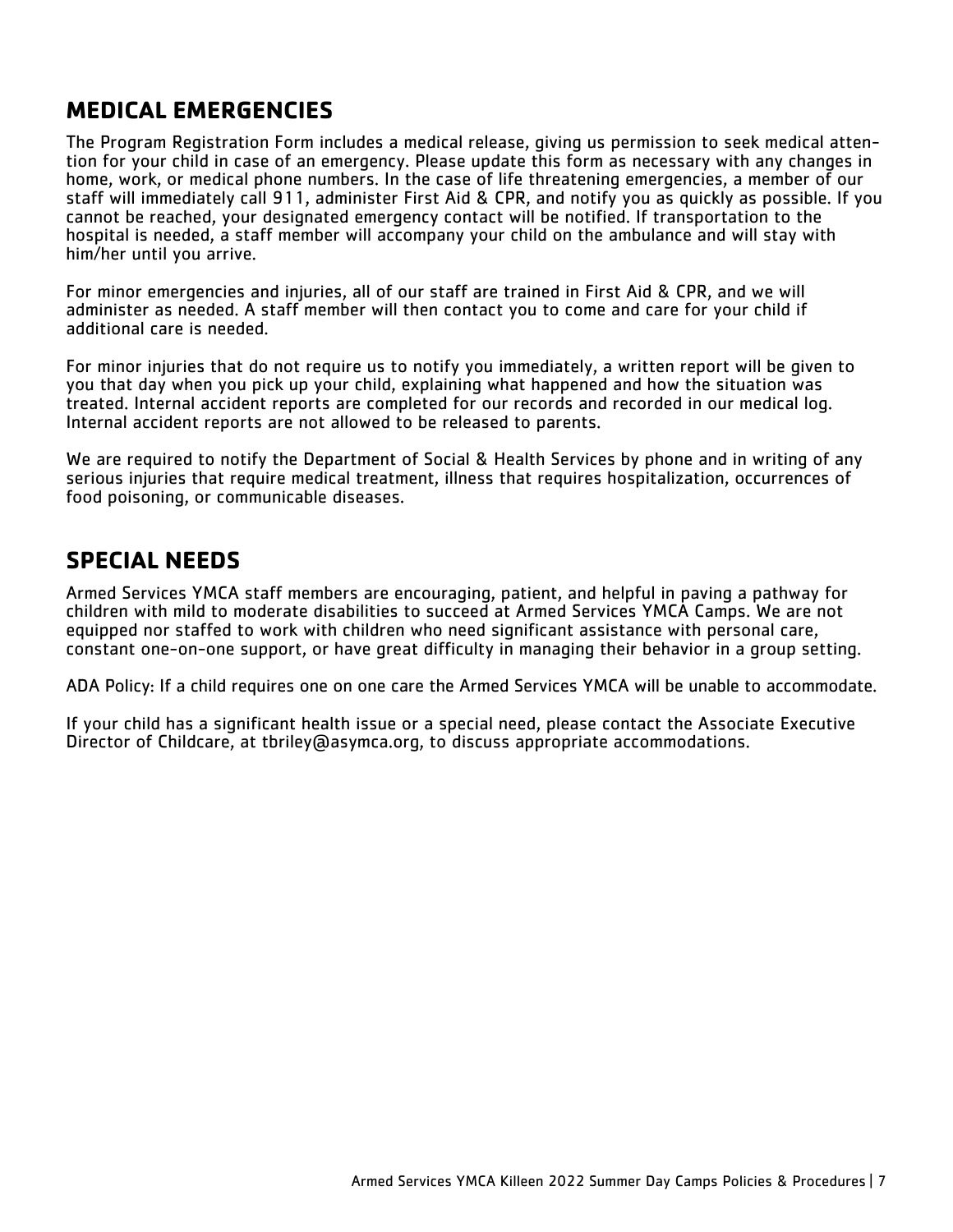# **BEHAVIOR MANAGEMENT**

Armed Services YMCA Camps strive to meet the needs of all children by setting guidelines and boundaries appropriate to each stage of development. If problems arise, we will use the following sequential procedures:

- 1. The child will be encouraged to use his/her words to try to solve the situation peacefully.
- 2. The child will be redirected to a new activity.
- 3. The child will be removed from the situation until he/she is able to rejoin the group.
- 4. Parents are alerted and encouraged to share ideas.
- 5. Parent and staff conference will be held with recommendation for an immediate behavior contract or short-term suspension from Camp.
- 6. Complete removal of the child from program.

As a partner in your child's success, we encourage you to share information with us that may affect your child's behavior in Camp. We are committed to working with you in the best interest of your child and the rest of the children in our care. We do not use or endorse any form of corporal punishment by anyone (including parents). We do not condone biting, jerking, shaking, spanking, slapping, hitting, kicking or any other means of inflicting physical pain.

Because there are such a wide variety of behaviors that children display, the Armed Services YMCA reserves the right to make the decision to suspend or expel a child based on the physical or emotional safety of the child, other children in the program, and the staff. In such a situation parents may be called to come immediately to pick-up their child, or the child may be separated from the group for the remainder of the day. The Armed Services YMCA is unable to provide children with one on one care.

The Armed Services YMCA has a zero bullying tolerance. No taunting, making fun, or physical bullying will be tolerated. The first bullying occurance will result in an automatic removal.

## **CHILD SAFETY**

As a partner in your child's success, the Armed Services YMCA of Killeen is committed to providing a safe environment for all participants and staff. We work hard to create an environment that is both physically and emotionally safe for children. If at any time throughout the summer you are concerned about the physical or emotional health of your child, please do not hesitate to speak to a staff member or email the Childcare Director at tbriley@asymca.org.

#### **Personal Safety Talks**

As part of our program, staff engages in discussions designed to increase children's understanding of touching and personal space limits. Armed Services YMCA staff will model the use of correct words for body parts and functions, and respond to conversations and questions in age appropriate ways.

#### **Child Abuse Reporting**

Armed Services YMCA staff are required to report immediately to Child Protective Services (CPS Intake), licensor or police any instance when there is reason to suspect the occurrence of physical, sexual or emotional abuse, child neglect or exploitation. We may NOT notify parents if this occurs except upon the recommendation of Child Protective Services or the Police.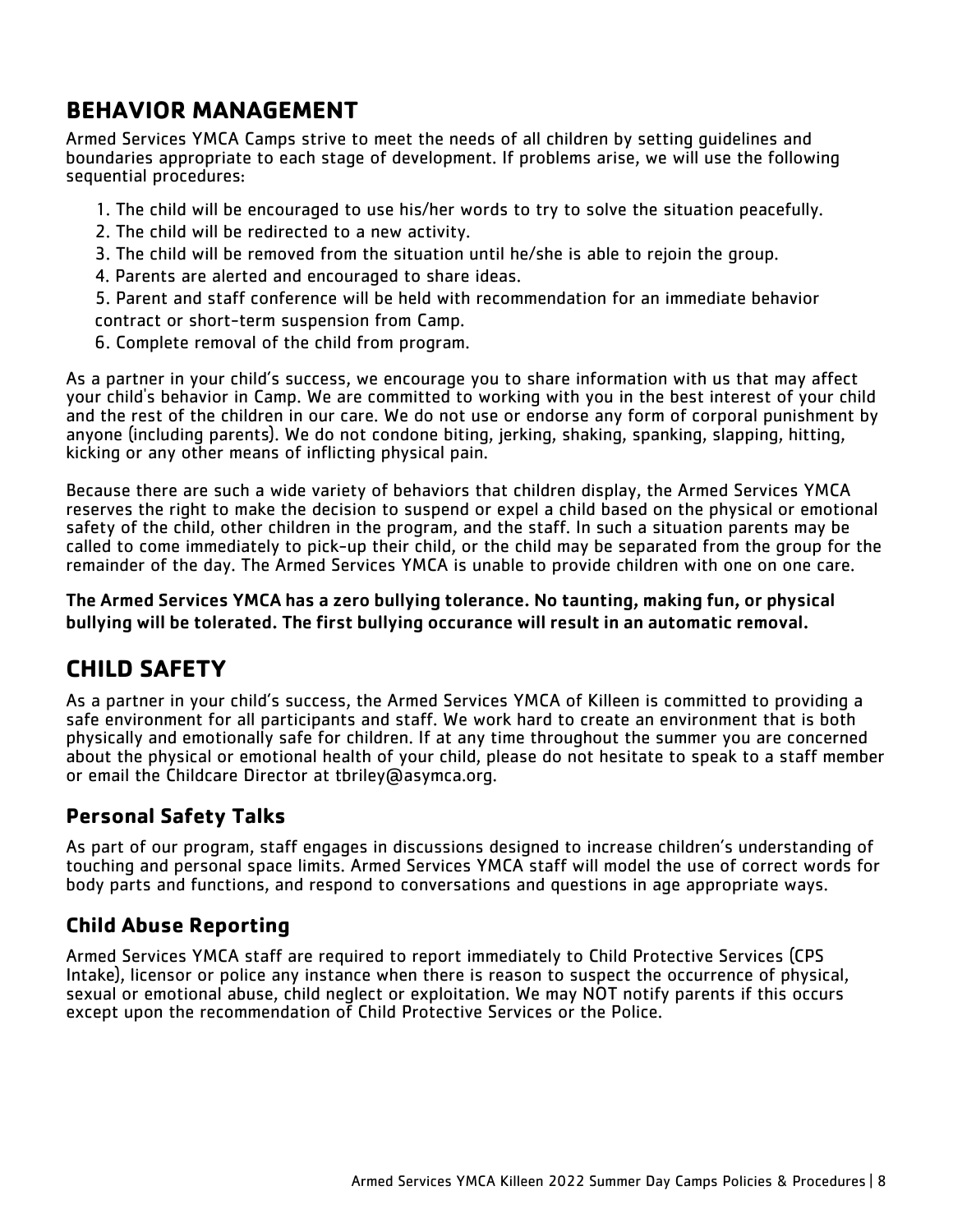# **EMERGENCY PROCEDURES**

All sites practice monthly fire drills and have a posted evacuation plan. The YMCA has written emergency policies for a variety of issues. A copy may be obtained from your Branch or by contacting the Childcare Director.

#### **DISASTER PLAN**

Each branch is required by law to develop and implement a disaster plan designed for response to fire, natural disasters, and other emergencies.

Q. How will your branch account for all children and staff during and after the emergency?

A. Roll call; staff assigned to groups; specific meeting places; children & staff files move with children.

- Q. How will your branch evacuate the premises?
- A. Evacuation routes posted at each site, based on the school or site disaster plan.
- Q. At what location will you meet after evacuation?
- A. See site-specific plan posted at each site on the Family Board.

Q. How will you contact parents/guardians or how will parents/guardians be able to contact your child care center?

A. Site cell phone; most staff have cell phones; through emergency workers. Files remain with the children with emergency contact phone numbers. Each child has been asked to supply an out-of-state contact so that someone can be notified when in-state numbers are inaccessible.

Q. What kind of transportation method will you use, if necessary?

A. Armed Services YMCA vans; parents; emergency worker vehicles. Private staff vehicles may be used only as a last option.

#### **INSURANCE**

It is the responsibility of every individual, their parent or legal guardian to provide for their own accident and health coverage while participating in all Armed Services YMCA activities. The Armed Services YMCA does not provide any accident or health coverage for its participants.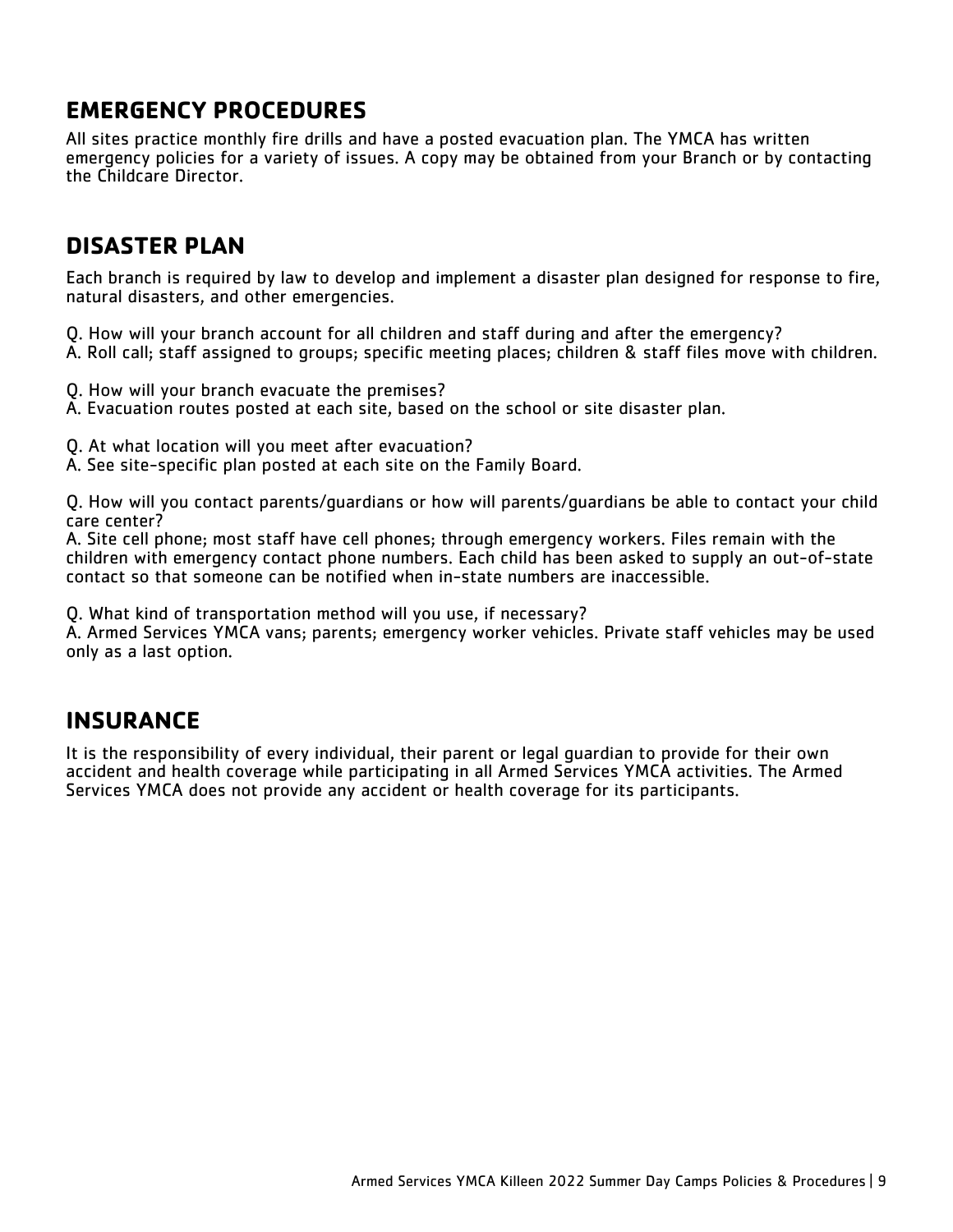# **CODE OF CONDUCT**

The Armed Services YMCA is committed to providing a positive atmosphere that is safe and inclusive to all in our community. Therefore, the Armed Services YMCA of Killeen has adopted a code of conduct to govern the actions and behavior of all people while in our facilities and while participating in YMCA programs.

Individuals are expected to:

- Uphold the Armed Services YMCA core values of respect, responsibility, honesty, and caring
- Provide an atmosphere free of derogatory or unwelcome comments, conduct or actions of a sexual nature, or actions based on an individual's sex, race, ethnicity, age, religion, abilities, sexual orientation or any other legally protected status
- Be respectful and cooperative with Armed Services YMCA staff and others

The following will NOT be tolerated at Armed Services YMCA facilities and programs:

- Bullying
- Abusive, harassing, and/or obscene language or gestures
- Threats of harm, physical aggression, or violent acts
- Weapons of any kind
- Smoking
- Damaging or defacing property
- Possession, sale, use or being under the influence of alcohol or illegal drugs
- Offensive and unlawful conduct

Individuals who experience or observe inappropriate conduct are encouraged to promptly report their concern to Armed Services YMCA staff. Every effort will be made to ensure that reports are investigated and resolved promptly and effectively.

## **NO TOLERANCE POLICY**

We want to make sure all children at the Armed Services YMCA have a positive atmosphere that is safe and inclusive. We are asking for your support in maintaining a fun, safe place where children can achieve their potential. Please talk with your children about the importance of not exhibiting the behaviors described below. Ideally, we want to work with families to prevent these behaviors from occurring.

#### No Tolerance Policy

The following will NOT be tolerated in our Camps:

- Bullying
- Abusive, harassing, and/or obscene language or gestures
- Threats of harm, physical aggression, violent acts or bullying
- Weapons of any kind
- Damaging or defacing property
- Offensive conduct (including spitting)
- Purposely leaving the area of supervision without permission
- Improper exposure

Failure to follow this code of conduct will result in disciplinary action, which may include a one to thirty day suspension. A parent conference will be scheduled to develop a behavior contract in order for your child to remain in the Camp. It may become necessary for the benefit of the child, as well as for the safety of the other children, to remove a child from our Camp.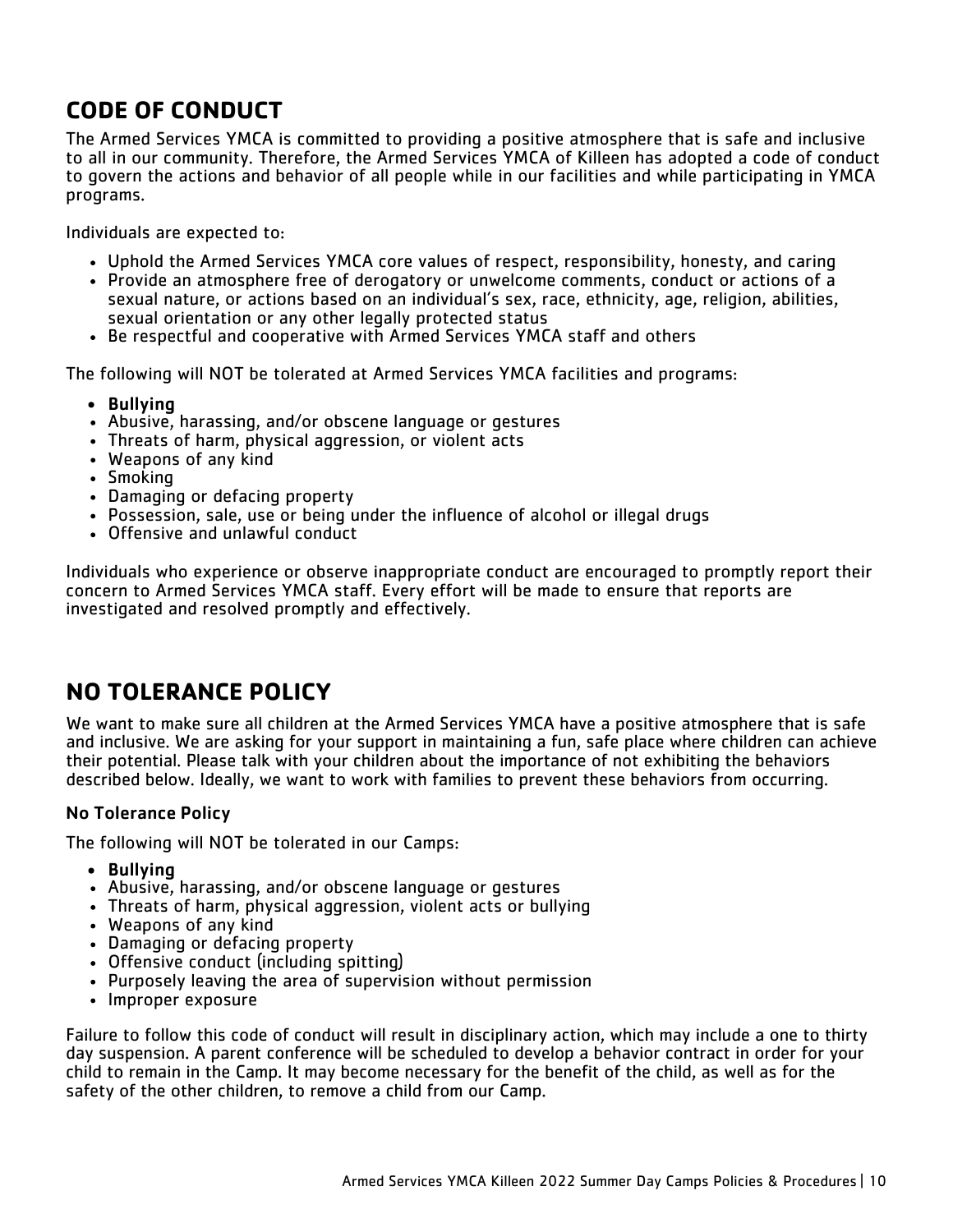# **STATEMENT FOR PREVENTION OF ABUSE**

A principal endeavor of the Armed Services YMCA is to provide a healthy atmosphere for the growth and development of youth and children. Thus, the mistreatment or neglect of youth or children and the resulting severe effects are of primary concern to the Armed Services YMCA. Child abuse is mistreatment or neglect of a child by parents or others resulting in injury or harm. Abuse can lead to severe emotional, physical, and behavioral problems. Because of its concern for the welfare of children and youth, the Armed Services YMCA has developed policies, standards, guidelines, and training to aid in the detection and prevention of child abuse. In addition, all employees are thoroughly screened, and background checks are conducted upon hiring or rehiring. Additionally, employees who have contact with children and youth receive training in recognizing, reporting, and preventing child abuse, which includes training in recognizing signs that a child is being groomed for abuse. Some of the guidelines employees are expected to follow are:

- Avoid being alone with a single child where you cannot be observed by other staff or adults
- You may not relate to children who participate in Armed Services YMCA programs outside of approved Armed Services YMCA activities. For example, baby-sitting weekend trips, foster care etc. are not permitted. An exception must be approved in advance by the Childcare Director
- Giving personal gifts to program participants or their parents is not allowed
- Program rules and boundaries must be followed, including appropriate touch guidelines
- Children or youth should not be singled out for favored attention
- Dating a program participant under age 18 is not allowed.
- Children may not be disciplined by use of physical punishment or by failing to provide the necessities of care.
- Verbally, physically, sexually, or emotionally abusing or punishing children or youth is not allowed.
- Children may be informed in a manner that is age-appropriate to the group of their right to set their own "touching" limits for personal safety.
- Children should only be released to authorized persons in programs with controlled pick-up procedures.
- Any information regarding abuse or potential abuse should be documented in writing.
- At the first reasonable cause to believe that any child abuse exists, it should be reported to your supervisor or branch executive so that proper reporting can be initiated.
- At the first reasonable cause to believe that an employee or volunteer abused a child or youth, even if it was not during working hours, his or her conduct should be reported to the program director and the branch executive or another designated branch representative. Additionally, it is the Armed Services YMCA's protocol to make a report to the appropriate authorities. Appropriate actions will be taken regarding the employee or volunteer, including suspension or termination from Armed Services YMCA employment or volunteer status.

Confidentiality of information related to child abuse is crucial and should be limited to the immediate supervisor and/or branch executive and designated members of the Association office.